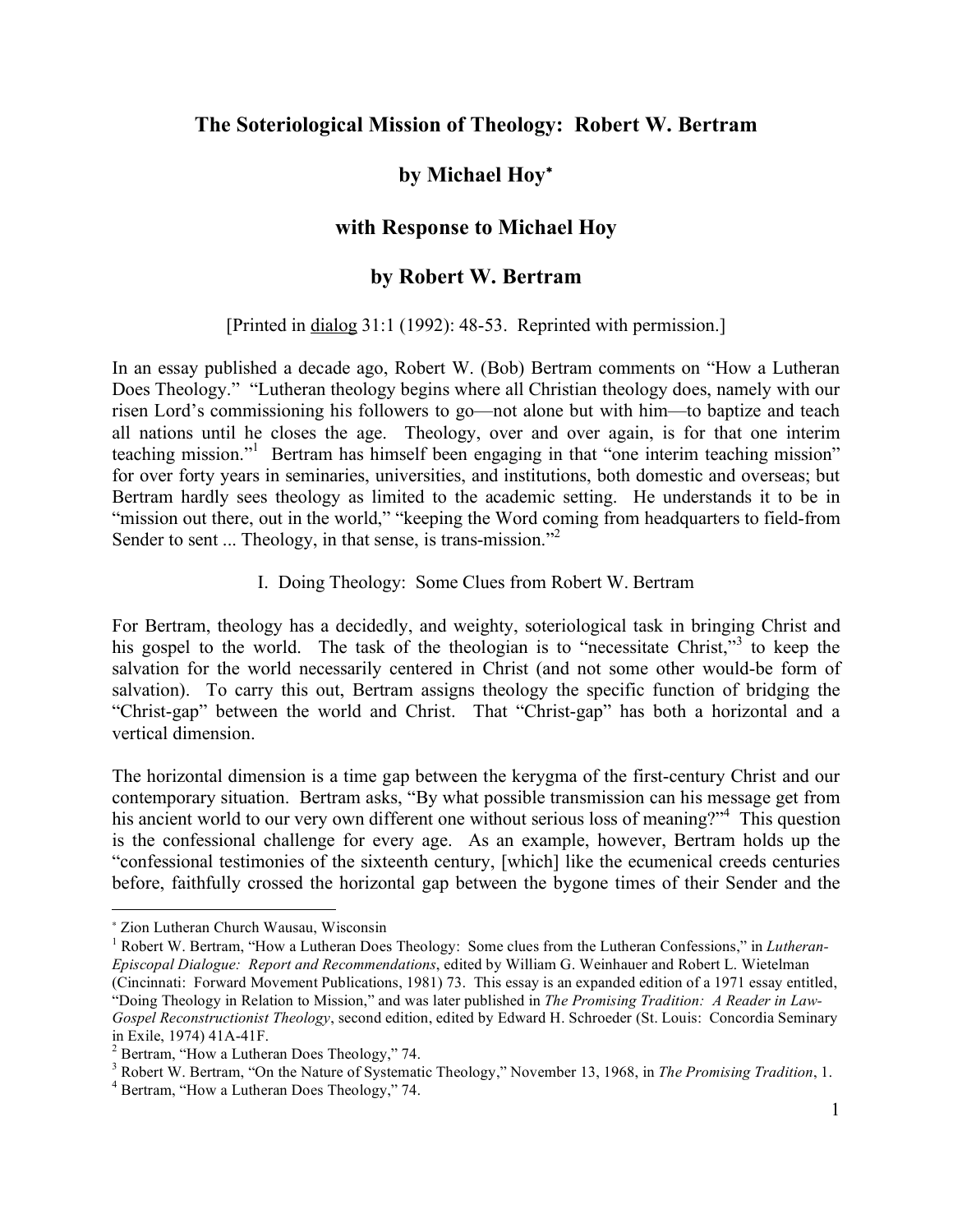much later time of their own mission."<sup>5</sup> Their confession, made in faith, was a bold and continuous (with the New Testament) kerygmatic proclamation of the gospel.<sup>6</sup>

The vertical dimension of the "Christ-gap" has to do with the credibility of the gospel. The *skandalon* of the gospel is not limited to historical time. "That gap was as prevalent in the days of our Sender and of his first century apostles as it is (and had better be) today."<sup>7</sup> The gospel's scandal is not simply that our Lord's crucifixion and resurrection were historical events, but that they were *necessary* historical events. Bertram point out how the Roman Catholic Confutatores of the sixteenth century affirmed the history of Christ (*fides historica*), but nevertheless denied the necessity of that event. <sup>8</sup> Instead, they promoted a false soteriology of justification by "good works," at the root of which was the Adamic *opinio legis*, the "illusion" that the law has "soteriological significance, the last word."<sup>9</sup> The result is not only the diminishing of the need for Christ, but also the full force of the law—"a resulting combination of law and promise which is downright unbiblical and, pastorally speaking, fatal. $10^1$  By contrast, the Augsburg confessor sought to restore the "God-intended balance" between *lex* and *promissio*: "Promise, dominant; law-subordinate. Law, penultimate; gospel, ultimate. Both of them divine absolutes, yet with the promise always having the final word."<sup>11</sup> With this biblical ordering, the law can be faced "in all its original force," "in all its criticalness," because "in its assigned subordination, it is domesticated by the promise."<sup>12</sup> The wrath and mercy of God upon sinners is "reconciled ... in Jesus the Christ, crucified and risen and, ever since, interceding for us on the basis of his historic deed." <sup>13</sup> Only through this necessary-historic event of the *promissio* is unbelief truly overcome, and the saving mission of Christ fostered.<sup>14</sup>

#### II. How Bertram Does Theology

Undoubtedly, two of Bertram's most dominant theological accents are his understanding of *confessio* and *sola fide*. Whether by accident or not, these two themes have a respective correlation in the horizontal and vertical dimensions we have seen in the previous section. An examination of them, therefore, will help us understand how Bertram himself has been bridging the "Christ-gap" (i.e., doing theology) for our own time.

<sup>&</sup>lt;sup>5</sup> Ibid., 75. <br><sup>6</sup> Ibid., 78. Bertram further affirms the value of the historical-critical method as a means to criticize "those anachronistic interpolations and accretions which later ages of the church have since read back into Scripture" (Ibid.,

<sup>80).&</sup>lt;br><sup>7</sup> Ibid., 75.<br><sup>8</sup> Ibid., 84. <br><sup>9</sup> Ibid., 85. Cf. also Robert W. Bertram, "The Hermeneutical Significance of Apology IV," in *A Project in Biblical Hermeneutics*, edited by Richard Jungkuntz and published by The Commission on Theology and Church Relations (St. Louis: Concordia Publishing House, 1969) 124-126.

<sup>&</sup>lt;sup>10</sup> Ibid., 86.<br><sup>11</sup> Ibid. 86. The 1971 edition of the essay has the correct reading of the quote by saying that the facing of the law is now "possible" through the promise.<br><sup>13</sup> Ibid., 86-87.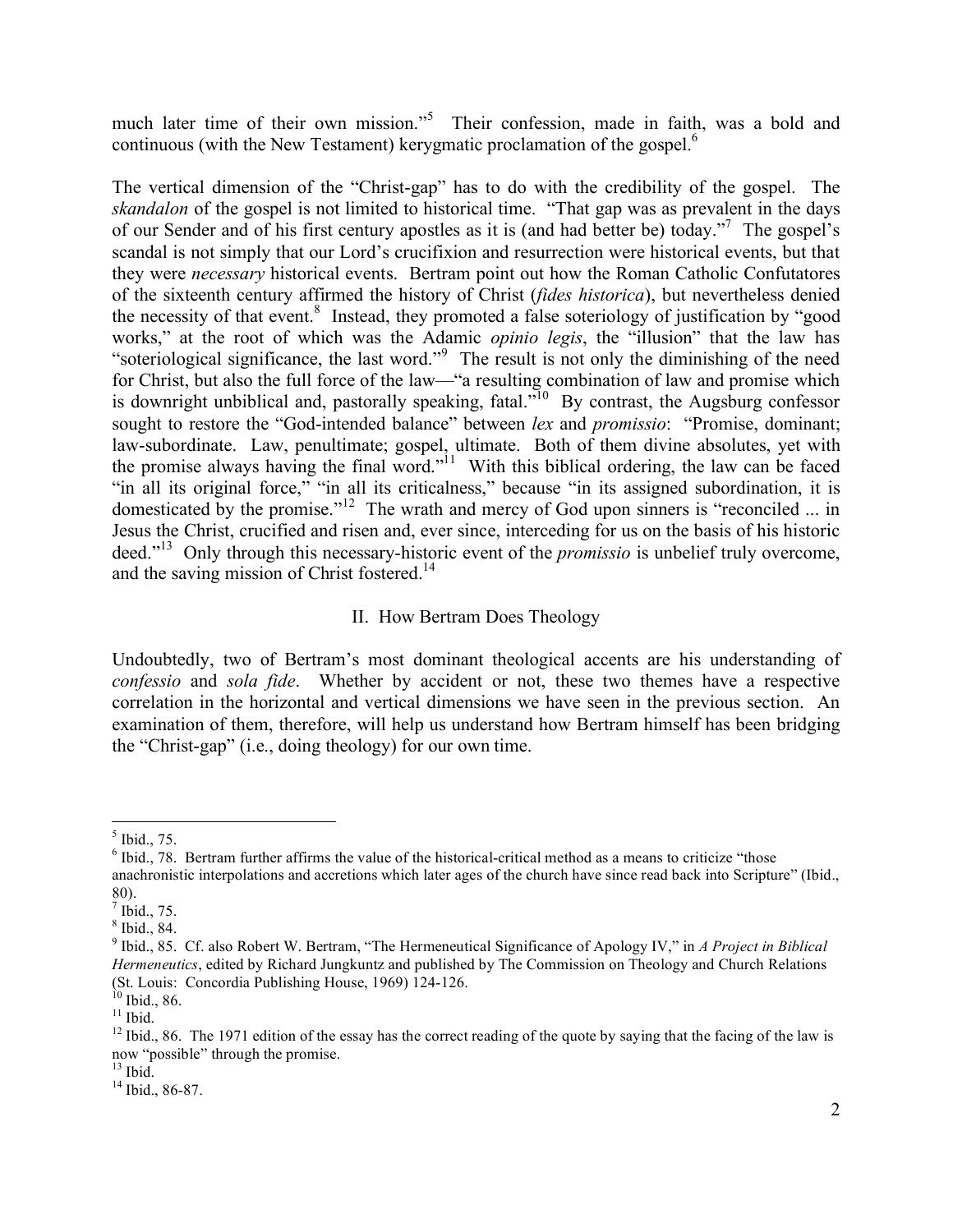#### *Confessio: Doing Theology Horizontally*

Bertram has been drawing significant connections between the Christ of the New Testament and the later historical confessions of the gospel in his theology of "confessional movements," or better, "confessing movements." Part of the reason for that development is traceable to Bertram's own "time of confessing" (and time of trial) in the exile of Concordia Seminary in 1974.15 Bertram traces the theology of "confessing" (*confessio*), however, to the Lutheran Confessions, especially Article X of the Formula of Concord and Article VII of the Augsburg Confession.<sup>16</sup> Through them, it can be traced further back to Christ and the New Testament  $(e.g., Eph 4. Matt 10).<sup>17</sup>$ 

"Times for confessing" are succinctly defined by Bertram as "those singular occasions when Christians have had to disobey secular authority, including the church's own, in order to testify that for the integrity of the church of Jesus Christ his one gospel-and-sacraments is authority enough. *Satis est*."<sup>18</sup> While such times for confessing are indeed rare, they are also "some of the most constructive moments in recent history." <sup>19</sup> In particular, Bertram cites such recent events as "the *Kirchenkampf* in Nazi Germany, the Christian resistance against *Apartheid* or in South Korea, the 'authority crisis' in today's Roman Catholicism, the current grass-roots antibureaucracy in mainline denominations."<sup>20</sup>

There are six major features which Bertram has highlighted to help clarify and recognize the nature of such confessing. The first of these understands "confessing as *martyria*." "The dominant metaphor is forensic: the confessors are defendants on a witness stand (in *statu confessionis*), *martyres*, and their confession in that case is a martyrological act." There is a lifeand-death risk involved in the act of confessing, not simply in terms of the socio-ethical persecution and oppression (though that is also present), but also in terms of much higher stakes involved—"either fidelity or apostasy, either divine acceptance or divine rejection." Before the cosmic tribunal (*coram Deo*), the confessional witnesses are called to be faithful in standing up for the gospel as alone sufficient for the unity of the church.<sup>21</sup>

<sup>&</sup>lt;sup>15</sup> As far as I can determine, Bertram's first extant writing on the subject of "confessional movement" is a brief editorial entitled, "Still Needed: A Confessional Movement," *Missouri in Perspective* (August 2, 1976) 4. The concept of "confessional movement" is traced to a phrase from an LC-MS Mission Affirmation: "The Lutheran Church is not merely one denomination among others but is a confessional movement within the whole Body of

 $^{16}$  Robert W. Bertram, "Confessional Movements and FC-10," unpublished address delivered in Munich, Germany, July 1977.

 $17$  See Robert W. Bertram, "Augsburg: A Modern Time for Confessing," address. Later published under the title, "Confessing as Re-Defining Authority: Ethical Implications of Augsburg's 'Time for Confessing,'" in *The Debate on Status Confessionis: Studies in Christian Political Theology*, edited by Eckhardt Lorenz (Geneva: Lutheran

World Federation, Department of Studies, 1983) 95-104.<br><sup>18</sup> Robert W. Bertram, "Confessing the Faith of the Church," in *The New Church Debate: Issues Facing American*<br>*Lutheranism*, edited by Carl E. Braaten (Philadelphia

<sup>&</sup>lt;sup>19</sup> Robert W. Bertram, "Augsburg: A Modern Time for Confessing," unpublished address. 1.<br><sup>20</sup> Ibid. <sup>21</sup> Ibid., 1-3.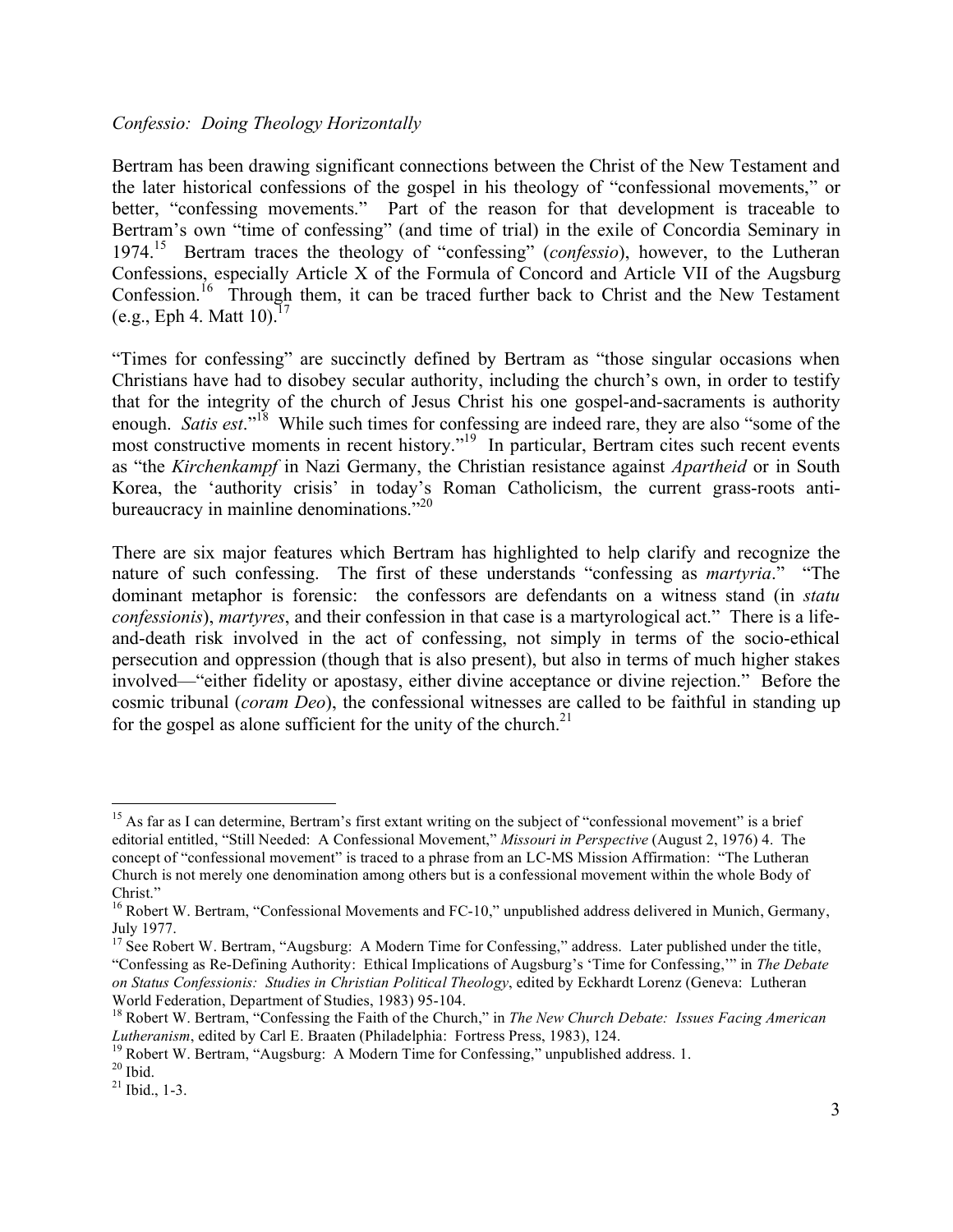The second feature understands "confessing as disencumbering the gospel," or as protesting "gospel-plus." "Confessors protest whatever it is that (ecclesiastical) authorities have added to the gospel. It is a protest often against some *adiaphoron* of the church that has become universally necessary for the church's unity (and salvation), and thereby usurps the role of the one gospel-and-sacraments as alone sufficient for the church's unity.<sup>22</sup>

The third highlights "confessing as ecumenical," or as that which re-unifies the church. The ecumenism promoted is basic, crossing all denominational lines. Confessors make their appeal before the whole church in articulating that the gospel is the one and only true source of the church's (re-)union. Likewise, the whole church is thereby invited to join the confessors on the witness stand. $23$ 

The fourth feature understands "confessing as re-prioritizing authorities." Confessing means recognizing that "secular authority has trespassed upon another whole dimension of authority than its own, namely the Gospel's, where it is abjectly incompetent and ultimately damning." The response of the confessor, therefore, is (cruciformed) disobedience. Secular authority is disobeyed not because it is wrong in and of itself, but because it is out of place, and has "cruelly confused" the secular and evangelical authorities. The confessor keeps the authorities distinct, with ultimate priority going to the gospel.<sup>24</sup>

The fifth feature understands "confessing as appealing for and to the oppressed." Confessing means appealing *for* those who are oppressed by the superior secular authority and re-valuing them according to the standard of the gospel: "the righteousness of faith," which is also the righteousness of Christ. But confessing means also appealing *to* the oppressed to live in the freedom of the gospel as "responsible agents," with Christ as their own responsum.<sup>25</sup>

The sixth, and final, feature of confessing deals with the issue of the "ambiguous certitude" of the confessors themselves. The embarrassing (indeed, mortifying) reality for the confessors as they stand up for the gospel is that they, themselves, in their confessing are also sinners plagued by their own pride, doubt, unfaith, despair, etc. They do not lack critics who point this out, even though the confessors themselves are already sensitive to the truth of their sinnerhood. Nevertheless, despite the ambiguity of their situation, they dare not let that "undermine their higher confession, the gospel," which is their own source of comfort and forgiveness, even as it is for the world. $26$ 

<sup>&</sup>lt;sup>22</sup> Ibid., 4-7.<br><sup>23</sup> Ibid., 7-10.<br><sup>24</sup> Ibid., 11-18.<br><sup>25</sup> Ibid., 19-21.<br><sup>26</sup> Robert W. Bertram, "Confessing as Ambiguous Certitude," unpublished paper: Robert W. Bertram, "A Time for Confessing: When is the Church a Confessional Movement?" in *The Cresset: Confession and Congregation, Occasional Papers III*, edited by David G. Truemper (Valparaiso, Ind.: Valparaiso University Press, 1978) 84-85. See also Robert W. Bertram, "*Confessio*: Self Defense Becomes a Subversive," *dialog* 26, No. 3 (Summer, 1987) 201-208.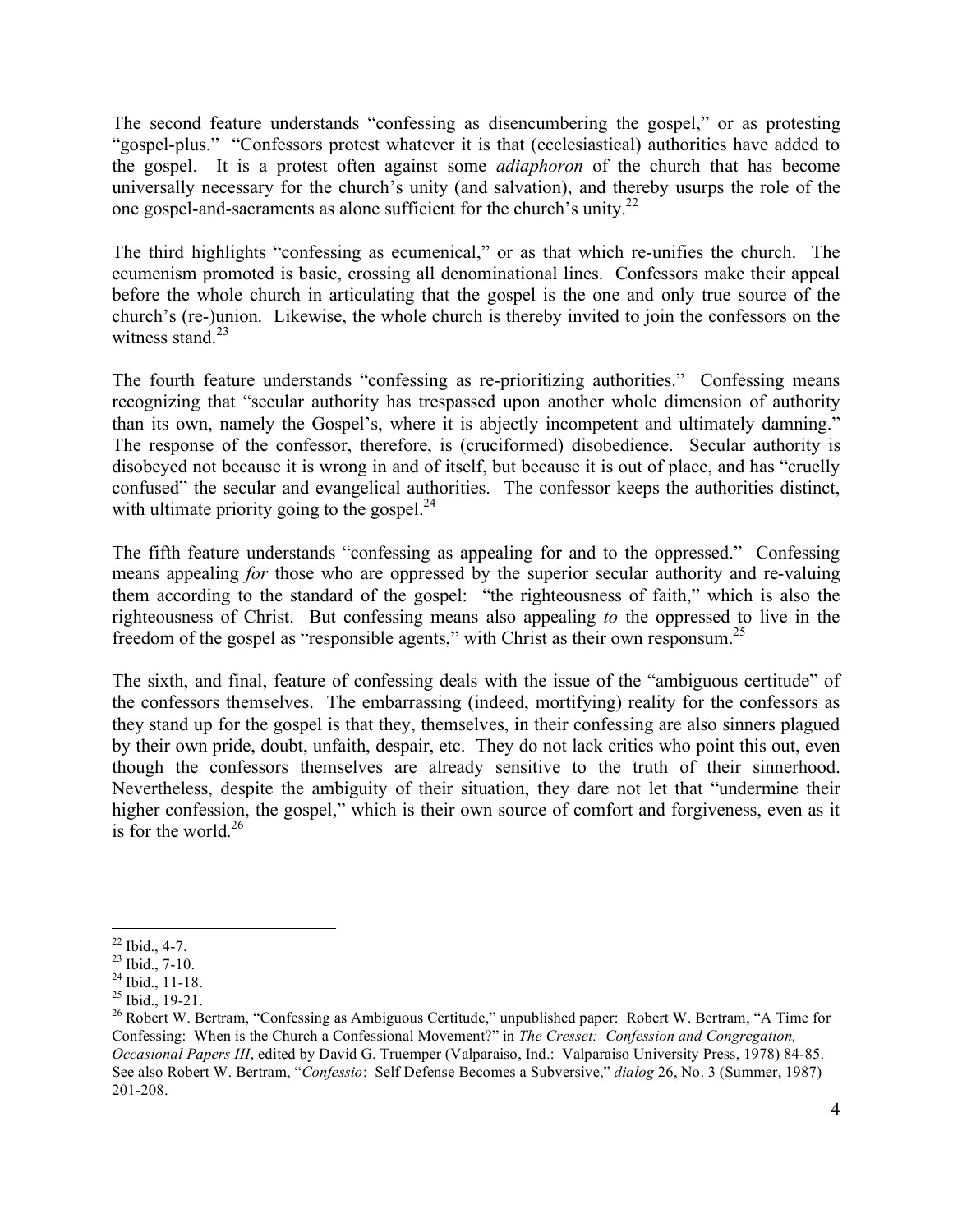The boldness of *confessio* today bridges the horizontal gap with the bold confession of the gospel evident in the New Testament.<sup>27</sup> But all *confessio*, as the confessors themselves testify, depends on "faith"—and that leads us to consider Bertram's "vertical" theological accent.

### *Sola Fide: Doing Theology Vertically*

If the horizontal gap of time is bridged through the faithful confessions of the gospel, then the vertical gap of credibility is bridged through faith in Christ—and faith alone (*sola fide*). Bertram is keen on pointing out that it was not "grace alone," nor even "Christ alone," but "faith alone" that was the chief issue at stake in the controversy on justification between the confessors of the Augustana and their Roman Catholic critics.<sup>28</sup>

By accenting the *sola fide*, Bertram does not take sides with either the fideists or the objectivists. Both make the same mistake in thinking that *sola fide* is reason for boasting in ourselves.<sup>29</sup> Bertram affirms that *sola fide* is also *sola gratia propter Christum;* but on the other hand, Bertram does not juxtapose *sola fide* with *sola gratia propter Christum*, as if they were antagonists. "The centrality of *faith* ... and the centrality of Christ are not mutually exclusive but, on the contrary, mutually implicative."30

To exploit the fideist position, Bertram highlights Luther's seemingly fideist position: "As much as I grasp, that much I have" (*Quantum comprehendo tantum habeo*). While Luther intended the statement to be promissory, it becomes accusatory if one takes into consideration the actual measure of faith they have. What makes faith promising, however, is that Whom it trusts— Christ.<sup>31</sup> In contrast to the objectivist position, Bertram follows Luther's point about the faith of Abraham. It was Abraham's *faith* (granted, with the promise as the object of that faith, but Abraham's faith nonetheless) which was accounted *righteous*. "Faith *is* the truth trusted."<sup>32</sup>

The theological problem which faith overcomes is a problem with God—that God is (legitimately, legally) wrathful toward sinners. Faith trusts that in Christ there is a "happy exchange" (Luther's phrase, and one of Bertram's favorites). Bertram masterfully spells out the meaning of that "happy exchange" through an examination of Luther's commentary on Galatians (1531).<sup>33</sup> Luther emphasized that it was "soteriologically necessary" that "Christ was our sinner." "If he is innocent and does not carry our sins, then we carry them and shall die and

 <sup>27</sup> In <sup>a</sup> forth coming tome, Bertram will explore the promising tradition of *confessio* and its features in respective historical case studies of the sixteenth century confessing movement, the *Kirchenkampf*, the civil rights movement under Martin Luther King, Jr., the anti-apartheid movements, Vatican II Filipino Catholicism (Francis Claver), and Seminex. <sup>28</sup> Robert W. Bertram, "'Faith Alone Justifies' Luther on *Iustitia Fidei*," in *Justification By Faith*, edited by H.

Anderson, T. Murphy, J. Burgess, (Minneapolis: Augsburg, 1985) 172.<br><sup>29</sup> Ibid., 177; Robert W. Bertram, "Altogether By Faith," unpublished address, March 1989<br><sup>30</sup> Robert W. Bertram, "Recent Lutheran Theologies on Justific

*Faith*, 249.<br><sup>31</sup> Bertram, "Faith Alone Justifies," 174.<br><sup>32</sup> Ibid., 175.<br><sup>33</sup> Robert W. Bertram, "How Our Sins Were Christ's: A Study in Luther's *Galatians* (1531)," in *The Promising* 

*Tradition*, second edition, edited by Edward Schroeder (St. Louis: Concordia Seminary-in-Exile. 1974) 7-21.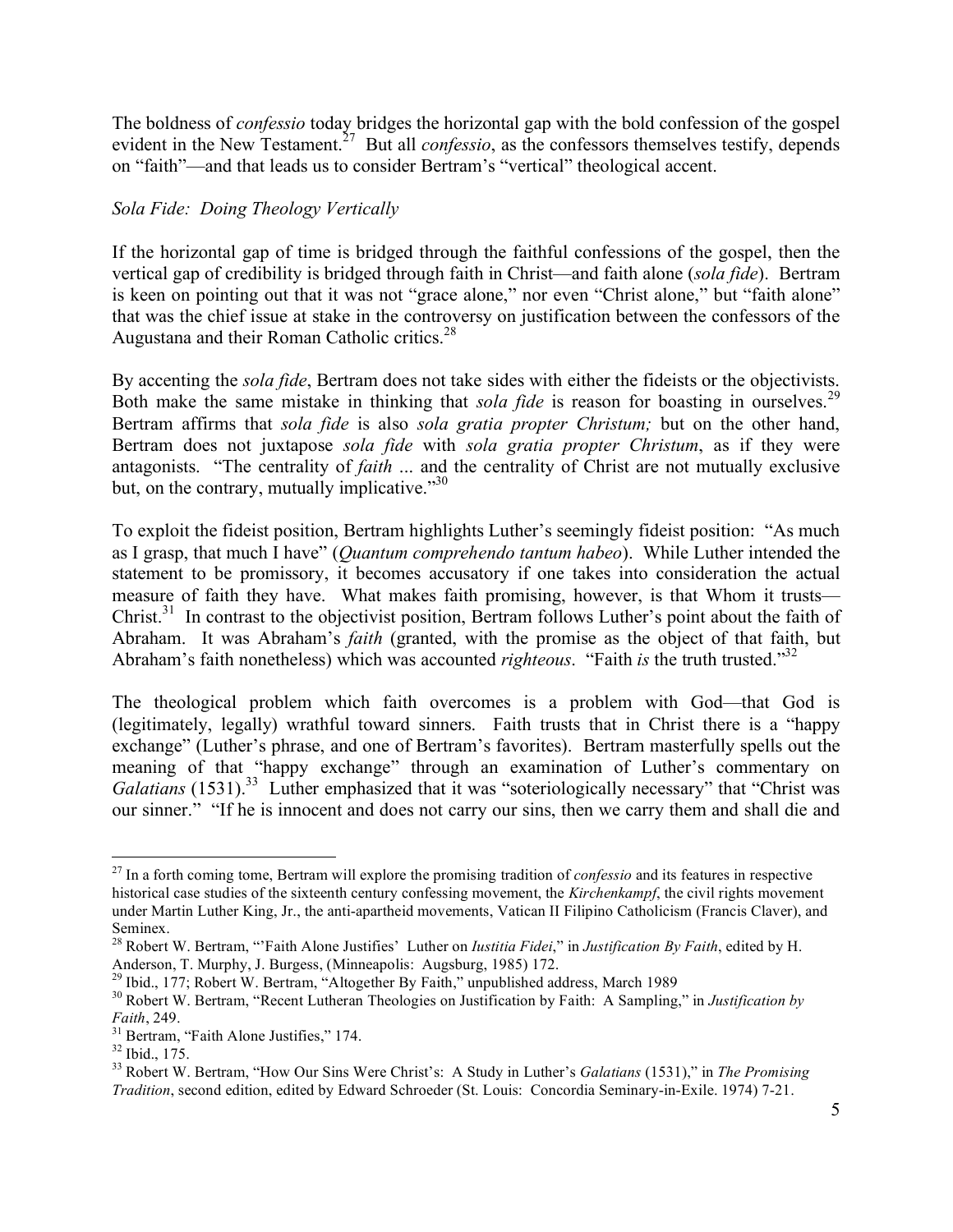be damned in them."<sup>34</sup> But our "most delightful comfort" is that Christ does indeed bear our sins as his own, and this in six explicit ways: by placing himself under the law with us; by associating with sinners; by taking responsibility for having committed the sins of the world; by becoming a curse for us; by bearing our sins bodily; and by his own choice and willingness to do this for us.<sup>35</sup> By so completely taking our sin and making it his own, Christ enters into the deadly duel with God's own law; but in him, "divine righteousness, life, and blessing [for us!] ... prevail over their lesser contraries, sin and death and the curse."<sup>36</sup> Christ, therefore, takes what we have coming to us (sin, death, curse) and gives to us what he has coming to him (righteousness, life, blessing).

#### III. Conclusion

There are other themes in the theology of Bertram which would be worthwhile pursuing: his understanding of God-language, with Christ as the dependent God the Child; $37$  Bertram's qualifiedly-critical position with regard to "revelation"-centered theologies (Barth, Tillich, Thiemann);<sup>38</sup> his own ethics of responsibility (which is an advancement over that of H. Richard Niebuhr);  $39$  his decidedly liberationist emphasis.  $40$  All of these themes, however, are really spinoffs of the two major accents we have already discussed in this essay, all growing out of Bertram's encounter with new theological issues. They reinforce this central contention of this essay—that theology has the soteriological task of bringing Christ's Word of promise to bear on the plight of human beings under the oppressive weight of sin and the law. It is in this sense that Bertram can say (with Luther) that theology is about human beings—fallen, re-Worded, and fully renewed.<sup>41</sup> So we dare to confess. So we dare to believe.

<sup>&</sup>lt;sup>34</sup> Ibid., 7.<br><sup>35</sup> Ibid., 9-15.<br><sup>36</sup> Ibid., 16.<br><sup>37</sup> Robert W. Bertram, "Putting the Nature of God Into Language: Naming the Trinity," in *Our Naming of God: Problems and Prospects of God-Talk Today*, edited by Carl E. Braaten, (Minneapolis: Augsburg Fortress, 1989) 91- 110.<br><sup>38</sup> See Robert W. Bertram, "Luther by Way of Barth: The Human Subject as the Object of Theology," unpublished

Ph.D. Dissertation, "The Divinity School, the University of Chicago (1963); 'Correlations and Crossings," *The Cresset* 51 (1987) 16-18; and Bertram's reviews of Ronald F. Thiemann's *Revelation and Theology* in *The Christian*

<sup>&</sup>lt;sup>39</sup> Robert W. Bertram, "Responsibility: A Confessional-Ethical Splice," unpublished address at the Society for Christian Ethics, New York (January 18, 1980); see also Bertram's "How to Be Technological Though Theological: An Answer for Fabricated Man," in *Fabricated Man II: in vitro fertilization* (St. Louis: ITEST, 1975) 1-30. <sup>40</sup> Robert W. Bertram, "How Free Are the American Churches? A Clue from Martin Luther King," in Begegnung: *Beiträge zu einer Hermeneutik des theologischen Gesprächs*, edited by Max Seckler, Otto H. Pesch, Johannes Brosseder, and Wolfhart Pannenbert (Wien: Verlag Styria, 1971) 765-777; "Liberation by Faith: Segundo and Luther in Mutual Criticism," *dialog* 27, No. 4 9Fall, 1988) 268-276; "The Crux of Philippine Liberation Theology," unpublished address at the Society for Christian Ethics, Boston, Massachusetts (January 17, 1987). See also Edward

H. Schroeder, "A Time for Confessing Is a Time for Liberating," *Currents in Theology and Mission*, 14, No. 2 (April, 1987)85-93. This issue of *Currents*, and the one which followed were festschrift editions in honor of Robert W. Bertram.<br><sup>41</sup> Cf. Robert W. Bertram, "Luther by Way of Barth"; also "The Radical Dialectic Between Faith and Works in

Luther's Lectures on Galatians (1535)." in *Luther for an Ecumenical Age*, edited by Carl S. Meyer (St. Louis: Concordia Publishing House, 1967) 221.